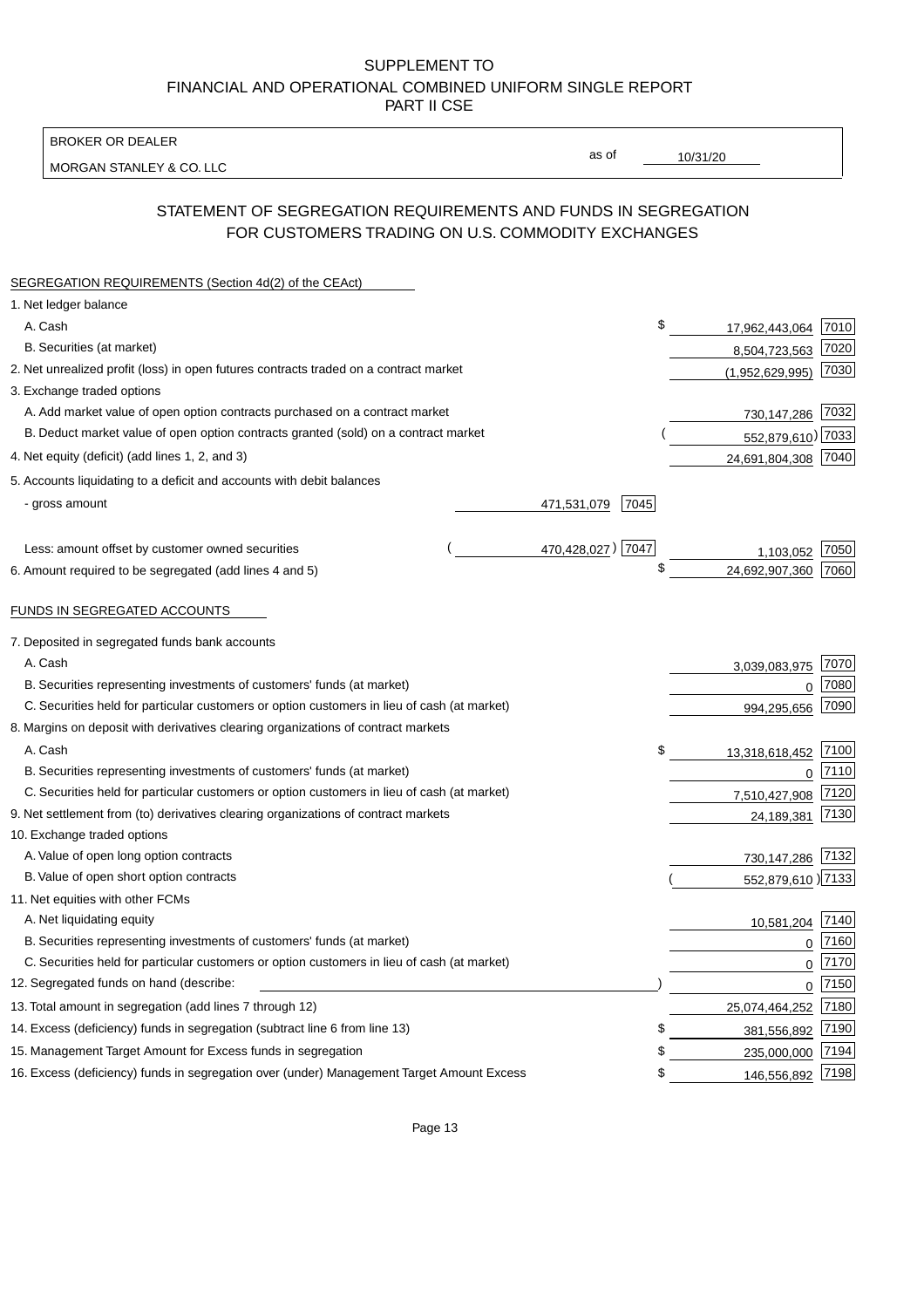| <b>BROKER OR DEALER</b>                                                                                  | as of                  |          |           |
|----------------------------------------------------------------------------------------------------------|------------------------|----------|-----------|
| MORGAN STANLEY & CO. LLC                                                                                 |                        | 10/31/20 |           |
| STATEMENT OF SEGREGATION REQUIREMENTS AND FUNDS IN SEGREGATION<br>FOR CUSTOMERS' DEALER OPTIONS ACCOUNTS |                        |          |           |
| 1. Amount required to be segregated in accordance<br>with Commission regulation 32.6                     |                        | \$       | 0<br>7200 |
| 2. Funds in segregated accounts                                                                          |                        |          |           |
| A. Cash                                                                                                  | \$<br>7210<br>$\Omega$ |          |           |
| B. Securities (at market)<br>C. Total                                                                    | 7220<br>$\Omega$       |          | 7230<br>U |
| 3. Excess (deficiency) funds in segregation                                                              |                        |          |           |
| (subtract line 2.C from line 1)                                                                          |                        |          | 0 7240    |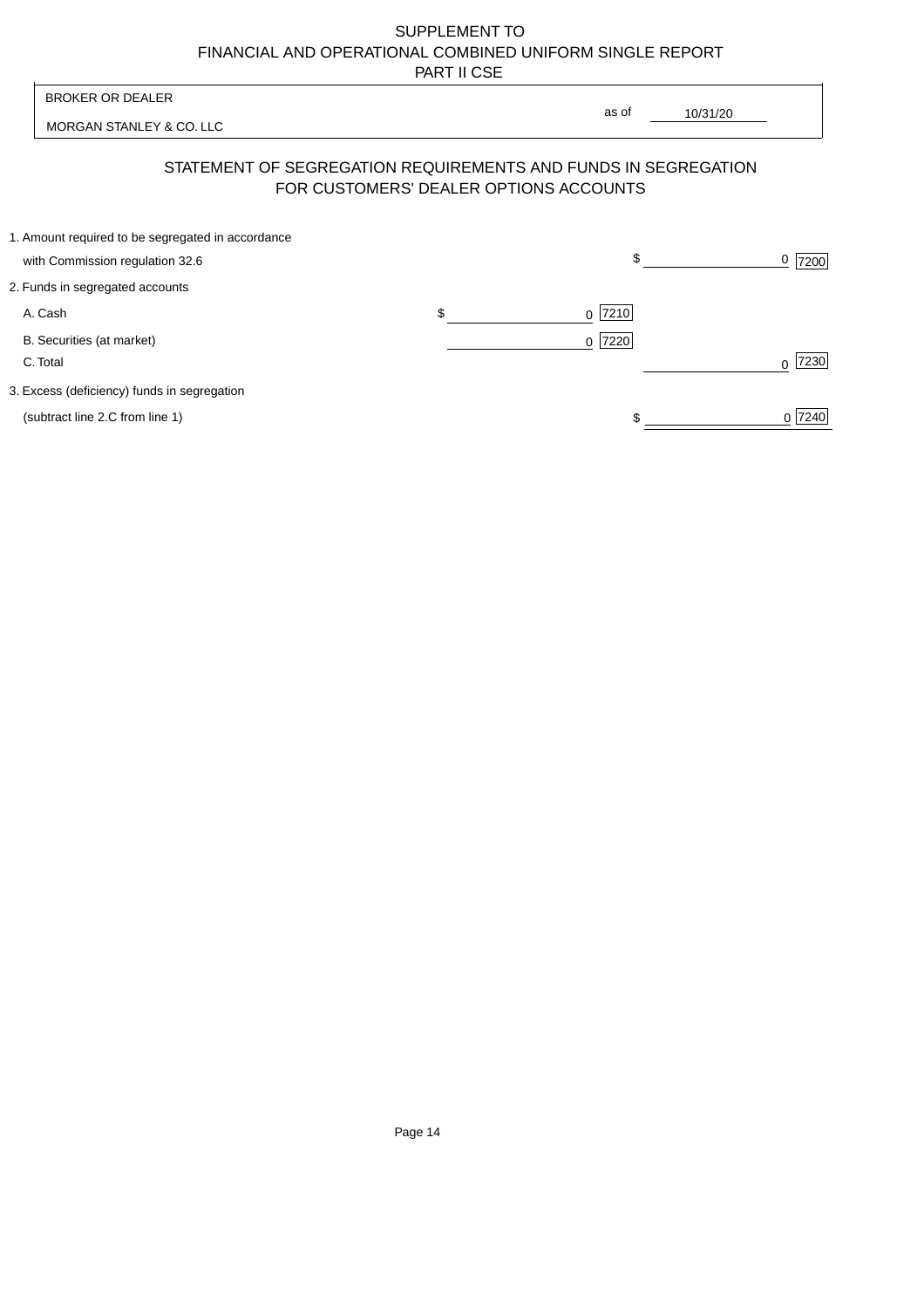PART II CSE

| BROKER OR DEALER         |       |          |
|--------------------------|-------|----------|
|                          | as of | 10/31/20 |
| MORGAN STANLEY & CO. LLC |       |          |

#### STATEMENT OF SECURED AMOUNTS AND FUNDS HELD IN SEPARATE ACCOUNTS PURSUANT TO COMMISSION REGULATION 30.7

#### FOREIGN FUTURES AND FOREIGN OPTIONS SECURED AMOUNTS

| Amount required to be set aside pursuant to law, rule or regulation of a foreign government<br>or a rule of a self-regulatory organization authorized thereunder |  |                    | \$<br>0             | 7305 |
|------------------------------------------------------------------------------------------------------------------------------------------------------------------|--|--------------------|---------------------|------|
| 1. Net ledger balance - Foreign Futures and Foreign Option Trading - All Customers                                                                               |  |                    |                     |      |
| A. Cash                                                                                                                                                          |  |                    | \$<br>4,402,994,560 | 7315 |
| B. Securities (at market)                                                                                                                                        |  |                    | 2,624,968,156       | 7317 |
| 2. Net unrealized profit (loss) in open futures contracts traded on a foreign board of trade                                                                     |  |                    | 121,214,435         | 7325 |
| 3. Exchange traded options                                                                                                                                       |  |                    |                     |      |
| A. Market value of open option contracts purchased on a foreign board of trade                                                                                   |  |                    | 10,487,027          | 7335 |
| B. Market value of open contracts granted (sold) on a foreign board of trade                                                                                     |  |                    | (16, 834, 548)      | 7337 |
| 4. Net equity (deficit) (add lines 1.2. and 3.)                                                                                                                  |  |                    | \$<br>7,142,829,630 | 7345 |
| 5. Accounts liquidating to a deficit and accounts with                                                                                                           |  |                    |                     |      |
| debit balances - gross amount                                                                                                                                    |  | 7351<br>65,632,802 |                     |      |
| Less: amount offset by customer owned securities                                                                                                                 |  | 63,755,493) 7352   | 1,877,309           | 7354 |
| 6. Amount required to be set aside as the secured amount - Net Liquidating Equity Method (add lines 4 and 5)                                                     |  |                    | \$<br>7,144,706,939 | 7355 |
| 7. Greater of amount required to be set aside pursuant to foreign jurisdiction (above) or line 6.                                                                |  |                    | \$<br>7,144,706,939 | 7360 |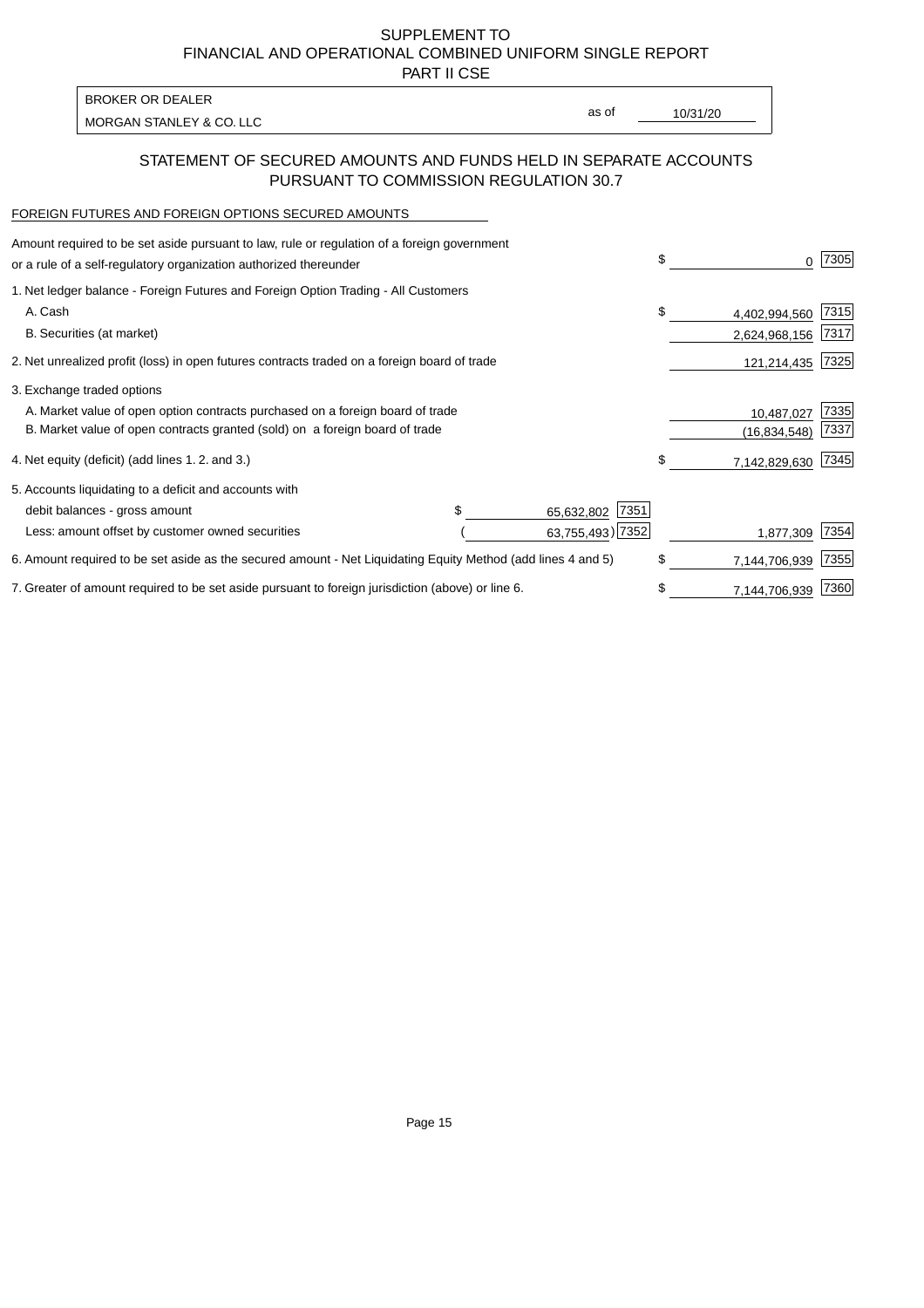BROKER OR DEALER

MORGAN STANLEY & CO. LLC

10/31/20 as of

# STATEMENT OF SECURED AMOUNTS AND FUNDS HELD IN SEPARATE ACCOUNTS PURSUANT TO COMMISSION REGULATION 30.7

## FUNDS DEPOSITED IN SEPARATE REGULATION 30.7 ACCOUNTS

| \$<br>A. Banks located in the United States<br>437,850,203 7500<br>B. Other banks qualified under Regulation 30.7<br>7510<br>777,344,510 7520 \$<br>1,215,194,713 7530<br>Name(s):<br>2. Securities<br>\$<br>A. In safekeeping with banks located in the United States<br>403,676,227 7540<br>B. In safekeeping with other banks qualified under Regulation 30.7<br>7550<br>28,449,772 7560<br>432,125,999 7570<br>Name(s):<br><u> 1990 - Johann Barbara, martin a</u><br>3. Equities with registered futures commission merchants<br>A. Cash<br>\$<br>7580<br>25,115,597<br><b>B.</b> Securities<br>$0$ 7590<br>7600<br>C. Unrealized gain (loss) on open futures contracts<br>(625, 494)<br>$0$ 7610<br>D. Value of long option contracts<br>$0)$ 7615<br>24,490,103 7620<br>E. Value of short option contracts<br>4. Amounts held by clearing organizations of foreign boards of trade<br>Name(s):<br>7630<br>\$<br>A. Cash<br>0 7640<br>$0$ 7650<br><b>B.</b> Securities<br>C. Amount due to (from) clearing organizations - daily variation<br>7660<br>0<br>D. Value of long option contracts<br>0 7670<br>$0$ ) 7675<br>$0^{7680}$<br>E. Value of short option contracts<br>5. Amounts held by members of foreign boards of trade<br>Name(s):<br>7690<br>\$<br>3,380,721,674 7700<br>A. Cash<br><b>B.</b> Securities<br>2,192,842,157 7710<br>121,839,928 7720<br>C. Unrealized gain (loss) on open futures contracts<br>D. Value of long option contracts<br>10,487,027 7730<br>$(16,834,548)$ <sup>)</sup> 7735<br>E. Value of short option contracts<br>5,689,056,238 7740<br>6. Amounts with other depositories designated by a foreign board of trade<br>7750<br>0 7760<br>Name(s):<br>7. Segregated funds on hand (describe:<br>0 7765<br>7,360,867,053 7770<br>8. Total funds in separate section 30.7 accounts<br>Ψ<br>9. Excess (deficiency) set Aside Funds for Secured Amount (subtract Line 7 Secured | 1. Cash in banks               |    |                  |
|-------------------------------------------------------------------------------------------------------------------------------------------------------------------------------------------------------------------------------------------------------------------------------------------------------------------------------------------------------------------------------------------------------------------------------------------------------------------------------------------------------------------------------------------------------------------------------------------------------------------------------------------------------------------------------------------------------------------------------------------------------------------------------------------------------------------------------------------------------------------------------------------------------------------------------------------------------------------------------------------------------------------------------------------------------------------------------------------------------------------------------------------------------------------------------------------------------------------------------------------------------------------------------------------------------------------------------------------------------------------------------------------------------------------------------------------------------------------------------------------------------------------------------------------------------------------------------------------------------------------------------------------------------------------------------------------------------------------------------------------------------------------------------------------------------------------------------------------------------------------------------------------------------------------------|--------------------------------|----|------------------|
|                                                                                                                                                                                                                                                                                                                                                                                                                                                                                                                                                                                                                                                                                                                                                                                                                                                                                                                                                                                                                                                                                                                                                                                                                                                                                                                                                                                                                                                                                                                                                                                                                                                                                                                                                                                                                                                                                                                         |                                |    |                  |
|                                                                                                                                                                                                                                                                                                                                                                                                                                                                                                                                                                                                                                                                                                                                                                                                                                                                                                                                                                                                                                                                                                                                                                                                                                                                                                                                                                                                                                                                                                                                                                                                                                                                                                                                                                                                                                                                                                                         |                                |    |                  |
|                                                                                                                                                                                                                                                                                                                                                                                                                                                                                                                                                                                                                                                                                                                                                                                                                                                                                                                                                                                                                                                                                                                                                                                                                                                                                                                                                                                                                                                                                                                                                                                                                                                                                                                                                                                                                                                                                                                         |                                |    |                  |
|                                                                                                                                                                                                                                                                                                                                                                                                                                                                                                                                                                                                                                                                                                                                                                                                                                                                                                                                                                                                                                                                                                                                                                                                                                                                                                                                                                                                                                                                                                                                                                                                                                                                                                                                                                                                                                                                                                                         |                                |    |                  |
|                                                                                                                                                                                                                                                                                                                                                                                                                                                                                                                                                                                                                                                                                                                                                                                                                                                                                                                                                                                                                                                                                                                                                                                                                                                                                                                                                                                                                                                                                                                                                                                                                                                                                                                                                                                                                                                                                                                         |                                |    |                  |
|                                                                                                                                                                                                                                                                                                                                                                                                                                                                                                                                                                                                                                                                                                                                                                                                                                                                                                                                                                                                                                                                                                                                                                                                                                                                                                                                                                                                                                                                                                                                                                                                                                                                                                                                                                                                                                                                                                                         |                                |    |                  |
|                                                                                                                                                                                                                                                                                                                                                                                                                                                                                                                                                                                                                                                                                                                                                                                                                                                                                                                                                                                                                                                                                                                                                                                                                                                                                                                                                                                                                                                                                                                                                                                                                                                                                                                                                                                                                                                                                                                         |                                |    |                  |
|                                                                                                                                                                                                                                                                                                                                                                                                                                                                                                                                                                                                                                                                                                                                                                                                                                                                                                                                                                                                                                                                                                                                                                                                                                                                                                                                                                                                                                                                                                                                                                                                                                                                                                                                                                                                                                                                                                                         |                                |    |                  |
|                                                                                                                                                                                                                                                                                                                                                                                                                                                                                                                                                                                                                                                                                                                                                                                                                                                                                                                                                                                                                                                                                                                                                                                                                                                                                                                                                                                                                                                                                                                                                                                                                                                                                                                                                                                                                                                                                                                         |                                |    |                  |
|                                                                                                                                                                                                                                                                                                                                                                                                                                                                                                                                                                                                                                                                                                                                                                                                                                                                                                                                                                                                                                                                                                                                                                                                                                                                                                                                                                                                                                                                                                                                                                                                                                                                                                                                                                                                                                                                                                                         |                                |    |                  |
|                                                                                                                                                                                                                                                                                                                                                                                                                                                                                                                                                                                                                                                                                                                                                                                                                                                                                                                                                                                                                                                                                                                                                                                                                                                                                                                                                                                                                                                                                                                                                                                                                                                                                                                                                                                                                                                                                                                         |                                |    |                  |
|                                                                                                                                                                                                                                                                                                                                                                                                                                                                                                                                                                                                                                                                                                                                                                                                                                                                                                                                                                                                                                                                                                                                                                                                                                                                                                                                                                                                                                                                                                                                                                                                                                                                                                                                                                                                                                                                                                                         |                                |    |                  |
|                                                                                                                                                                                                                                                                                                                                                                                                                                                                                                                                                                                                                                                                                                                                                                                                                                                                                                                                                                                                                                                                                                                                                                                                                                                                                                                                                                                                                                                                                                                                                                                                                                                                                                                                                                                                                                                                                                                         |                                |    |                  |
|                                                                                                                                                                                                                                                                                                                                                                                                                                                                                                                                                                                                                                                                                                                                                                                                                                                                                                                                                                                                                                                                                                                                                                                                                                                                                                                                                                                                                                                                                                                                                                                                                                                                                                                                                                                                                                                                                                                         |                                |    |                  |
|                                                                                                                                                                                                                                                                                                                                                                                                                                                                                                                                                                                                                                                                                                                                                                                                                                                                                                                                                                                                                                                                                                                                                                                                                                                                                                                                                                                                                                                                                                                                                                                                                                                                                                                                                                                                                                                                                                                         |                                |    |                  |
|                                                                                                                                                                                                                                                                                                                                                                                                                                                                                                                                                                                                                                                                                                                                                                                                                                                                                                                                                                                                                                                                                                                                                                                                                                                                                                                                                                                                                                                                                                                                                                                                                                                                                                                                                                                                                                                                                                                         |                                |    |                  |
|                                                                                                                                                                                                                                                                                                                                                                                                                                                                                                                                                                                                                                                                                                                                                                                                                                                                                                                                                                                                                                                                                                                                                                                                                                                                                                                                                                                                                                                                                                                                                                                                                                                                                                                                                                                                                                                                                                                         |                                |    |                  |
|                                                                                                                                                                                                                                                                                                                                                                                                                                                                                                                                                                                                                                                                                                                                                                                                                                                                                                                                                                                                                                                                                                                                                                                                                                                                                                                                                                                                                                                                                                                                                                                                                                                                                                                                                                                                                                                                                                                         |                                |    |                  |
|                                                                                                                                                                                                                                                                                                                                                                                                                                                                                                                                                                                                                                                                                                                                                                                                                                                                                                                                                                                                                                                                                                                                                                                                                                                                                                                                                                                                                                                                                                                                                                                                                                                                                                                                                                                                                                                                                                                         |                                |    |                  |
|                                                                                                                                                                                                                                                                                                                                                                                                                                                                                                                                                                                                                                                                                                                                                                                                                                                                                                                                                                                                                                                                                                                                                                                                                                                                                                                                                                                                                                                                                                                                                                                                                                                                                                                                                                                                                                                                                                                         |                                |    |                  |
|                                                                                                                                                                                                                                                                                                                                                                                                                                                                                                                                                                                                                                                                                                                                                                                                                                                                                                                                                                                                                                                                                                                                                                                                                                                                                                                                                                                                                                                                                                                                                                                                                                                                                                                                                                                                                                                                                                                         |                                |    |                  |
|                                                                                                                                                                                                                                                                                                                                                                                                                                                                                                                                                                                                                                                                                                                                                                                                                                                                                                                                                                                                                                                                                                                                                                                                                                                                                                                                                                                                                                                                                                                                                                                                                                                                                                                                                                                                                                                                                                                         |                                |    |                  |
|                                                                                                                                                                                                                                                                                                                                                                                                                                                                                                                                                                                                                                                                                                                                                                                                                                                                                                                                                                                                                                                                                                                                                                                                                                                                                                                                                                                                                                                                                                                                                                                                                                                                                                                                                                                                                                                                                                                         |                                |    |                  |
|                                                                                                                                                                                                                                                                                                                                                                                                                                                                                                                                                                                                                                                                                                                                                                                                                                                                                                                                                                                                                                                                                                                                                                                                                                                                                                                                                                                                                                                                                                                                                                                                                                                                                                                                                                                                                                                                                                                         |                                |    |                  |
|                                                                                                                                                                                                                                                                                                                                                                                                                                                                                                                                                                                                                                                                                                                                                                                                                                                                                                                                                                                                                                                                                                                                                                                                                                                                                                                                                                                                                                                                                                                                                                                                                                                                                                                                                                                                                                                                                                                         |                                |    |                  |
|                                                                                                                                                                                                                                                                                                                                                                                                                                                                                                                                                                                                                                                                                                                                                                                                                                                                                                                                                                                                                                                                                                                                                                                                                                                                                                                                                                                                                                                                                                                                                                                                                                                                                                                                                                                                                                                                                                                         |                                |    |                  |
|                                                                                                                                                                                                                                                                                                                                                                                                                                                                                                                                                                                                                                                                                                                                                                                                                                                                                                                                                                                                                                                                                                                                                                                                                                                                                                                                                                                                                                                                                                                                                                                                                                                                                                                                                                                                                                                                                                                         |                                |    |                  |
|                                                                                                                                                                                                                                                                                                                                                                                                                                                                                                                                                                                                                                                                                                                                                                                                                                                                                                                                                                                                                                                                                                                                                                                                                                                                                                                                                                                                                                                                                                                                                                                                                                                                                                                                                                                                                                                                                                                         |                                |    |                  |
|                                                                                                                                                                                                                                                                                                                                                                                                                                                                                                                                                                                                                                                                                                                                                                                                                                                                                                                                                                                                                                                                                                                                                                                                                                                                                                                                                                                                                                                                                                                                                                                                                                                                                                                                                                                                                                                                                                                         |                                |    |                  |
|                                                                                                                                                                                                                                                                                                                                                                                                                                                                                                                                                                                                                                                                                                                                                                                                                                                                                                                                                                                                                                                                                                                                                                                                                                                                                                                                                                                                                                                                                                                                                                                                                                                                                                                                                                                                                                                                                                                         | Statement page 15 from Line 8) | \$ | 216,160,114 7380 |
| 140,000,000 7780<br>\$<br>10. Management Target Amount for Excess funds in separate section 30.7 accounts                                                                                                                                                                                                                                                                                                                                                                                                                                                                                                                                                                                                                                                                                                                                                                                                                                                                                                                                                                                                                                                                                                                                                                                                                                                                                                                                                                                                                                                                                                                                                                                                                                                                                                                                                                                                               |                                |    |                  |
| 11. Excess (deficiency) funds in separate 30.7 accounts over (under) Management Target<br>\$                                                                                                                                                                                                                                                                                                                                                                                                                                                                                                                                                                                                                                                                                                                                                                                                                                                                                                                                                                                                                                                                                                                                                                                                                                                                                                                                                                                                                                                                                                                                                                                                                                                                                                                                                                                                                            |                                |    | 76,160,114 7785  |